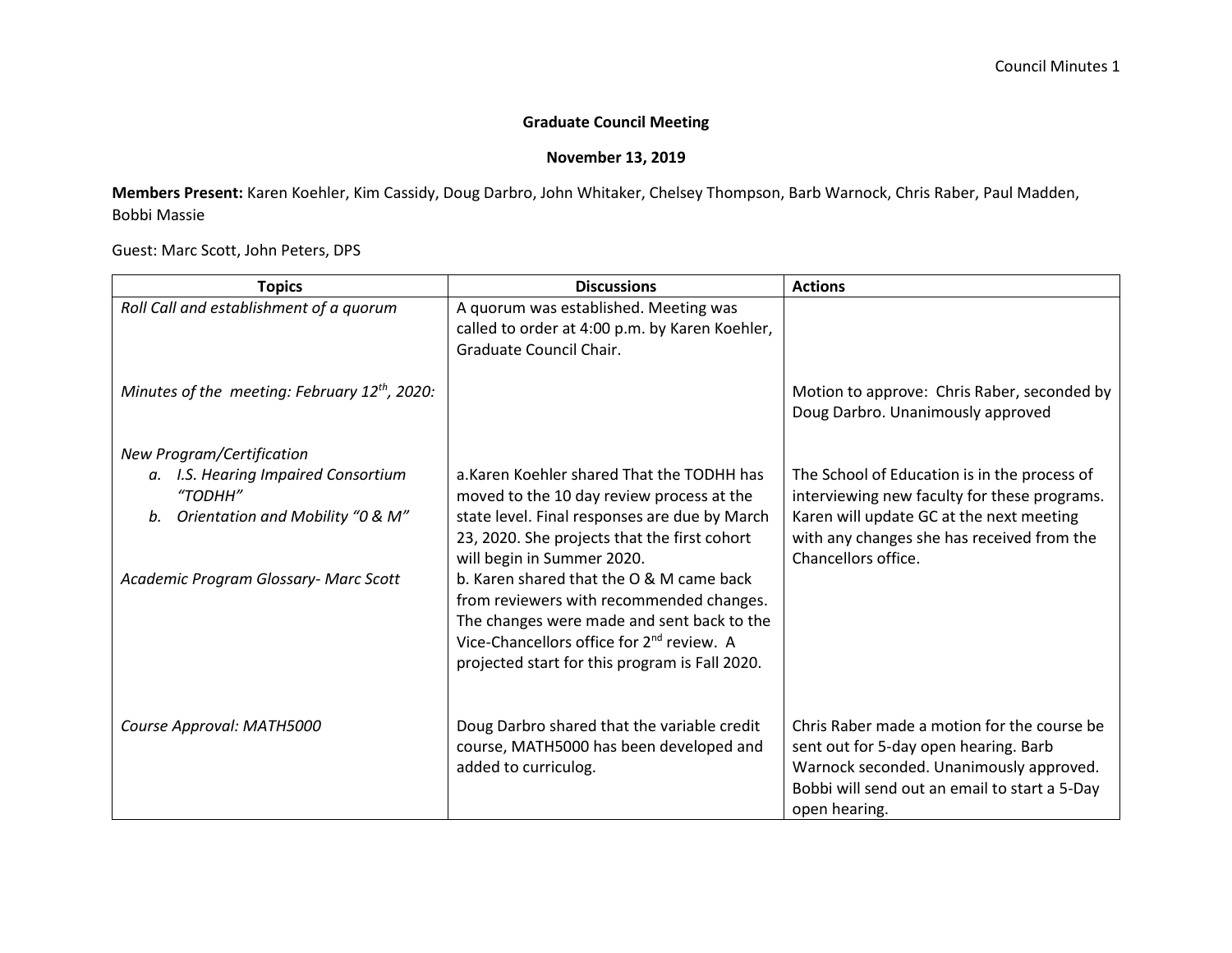| <b>Graduate Faculty Status renewals:</b> | Bobbi shared the graduate faculty status list.                                                                                                                                                                                                                                 | GC members reviewed the grad faculty list<br>and suggested that Bobbi send an email to<br>Department Chairs asking them to review the<br>list and update her with any changes to their<br>faculty.<br>Bobbi will send the list to Department Chairs<br>and follow up with the Provost office<br>regarding faculty updates. |
|------------------------------------------|--------------------------------------------------------------------------------------------------------------------------------------------------------------------------------------------------------------------------------------------------------------------------------|----------------------------------------------------------------------------------------------------------------------------------------------------------------------------------------------------------------------------------------------------------------------------------------------------------------------------|
| Graduate Center webpage updates:         | Karen Koehler proposed that all graduate<br>faculty have a bio and picture added to the<br>graduate center webpage.                                                                                                                                                            | GC members unanimously agreed the placing<br>of grad faculty status', bios and pictures to<br>the graduate center webpage. Bobbi will<br>contact graduate faculty and begin the<br>process of collecting the bios.                                                                                                         |
| <b>Updated Graduate tuition rates:</b>   | Paul Madden presented new graduate rates<br>that were proposed at the March Board of<br>Trustees meeting. GC members were<br>concerned with no fees for online students.<br>Doug Darbro shared that he uses Proctor U<br>for testing and there is a fee for those<br>services. | Paul will take the GC concerns to the Provost<br>for further discussion.                                                                                                                                                                                                                                                   |
| <b>Graduate Council Manual Updates:</b>  | Karen Koehler suggested that the GC Manual<br>committee meet following the GC meeting.                                                                                                                                                                                         | GC committee members: John Whitaker,<br>Chris Raber, Doug Darbro, Karen Koehler.<br>Each member will be assigned a section of<br>the manual to review and bring back<br>suggested changed to the April GC meeting.                                                                                                         |